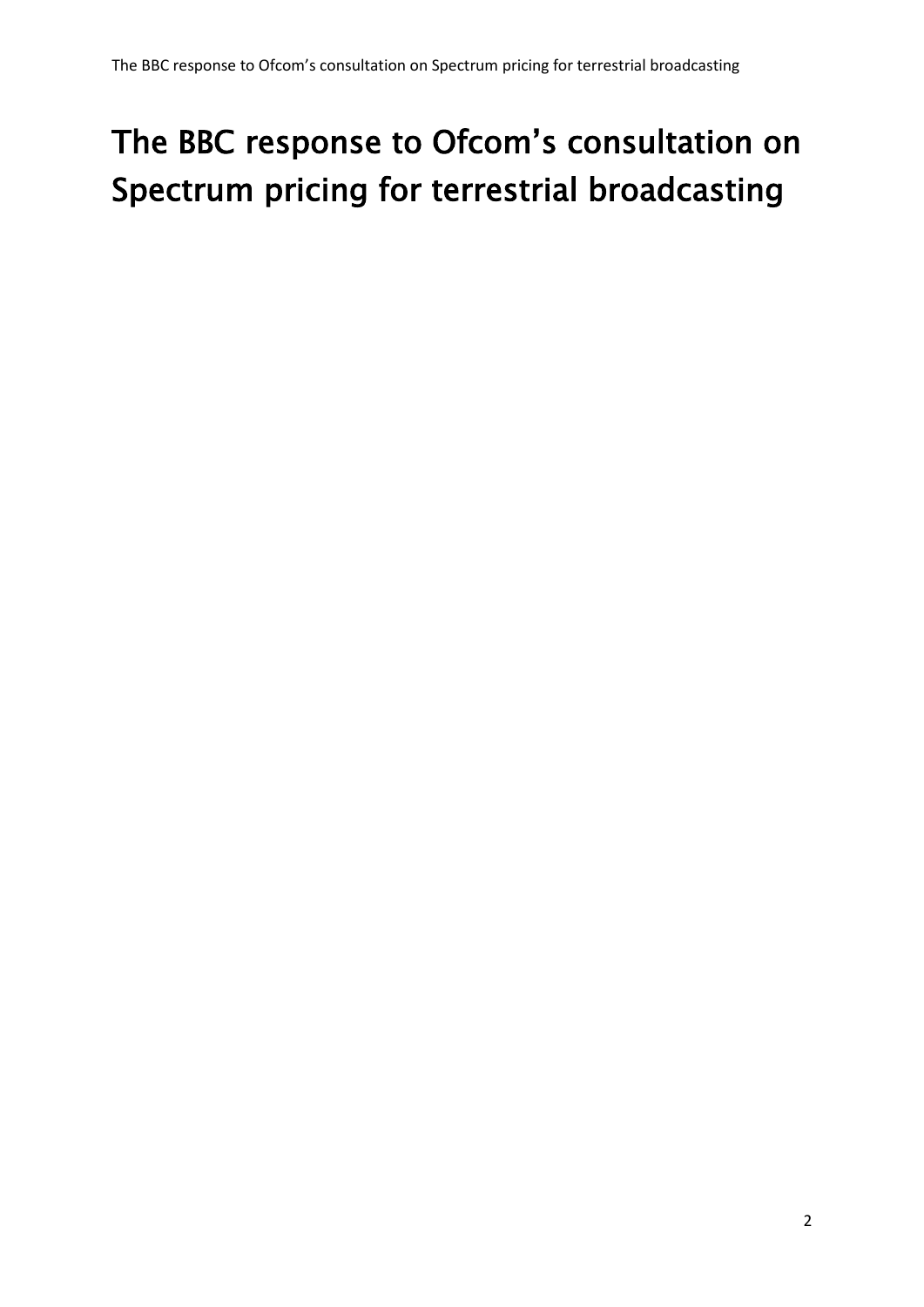# 1. Introduction

The BBC welcomes the opportunity to respond to Ofcom's consultation, Spectrum pricing for terrestrial broadcasting, dated 13 March 2013. We are keen to engage constructively with Ofcom on this critical issue which touches on fundamental approaches to securing efficient use of spectrum as well as ensuring a sustainable model for Public Service Broadcasting (PSB) and digital terrestrial television (DTT). .

The BBC and Channel 4 have commissioned Aetha to carry out an in-depth review of the case for applying AIP to broadcasting spectrum to inform our response to the consultation. It assesses whether applying AIP to broadcasting spectrum is likely to have the desired effect of incentivising more efficient spectrum use both now and post-2020, what unintended consequences (regulatory failures) it may cause, and the extent to which it could negatively impact on PSB and UK content investment.

This report has been submitted to Ofcom in parallel with our response.

We welcome Ofcom's sensible and pragmatic proposal not to apply administered incentive pricing (AIP) to digital terrestrial television (DTT) before c2020. We support the reasons as set out why AIP poses such unique difficulties for DTT broadcasters. In coming to this position, Ofcom has shown an appreciation of the challenges facing the industry in responding to spectrum pricing incentives.

Over the next few years, some major decisions are likely to be made regarding the future use of UHF spectrum. These will include the ongoing debate about the appropriate allocations for DTT and mobile spectrum, possible deployments of white space devices and the future of spectrum allocations for programme making and special events (PMSE). In that context, we are supportive of Ofcom's proposals not to pursue the potentially disruptive AIP policy in the medium term.

Further, we consider that the fundamental factors which define the BBC's terrestrial broadcast spectrum requirements will not change in the medium or longer term – making it very difficult to believe that any future introduction of AIP to broadcasting will deliver the goal of increased spectrum efficiency. The BBC's spectrum requirements are primarily a function of its public service remit, and therefore its ability to unilaterally respond to spectrum pricing signals are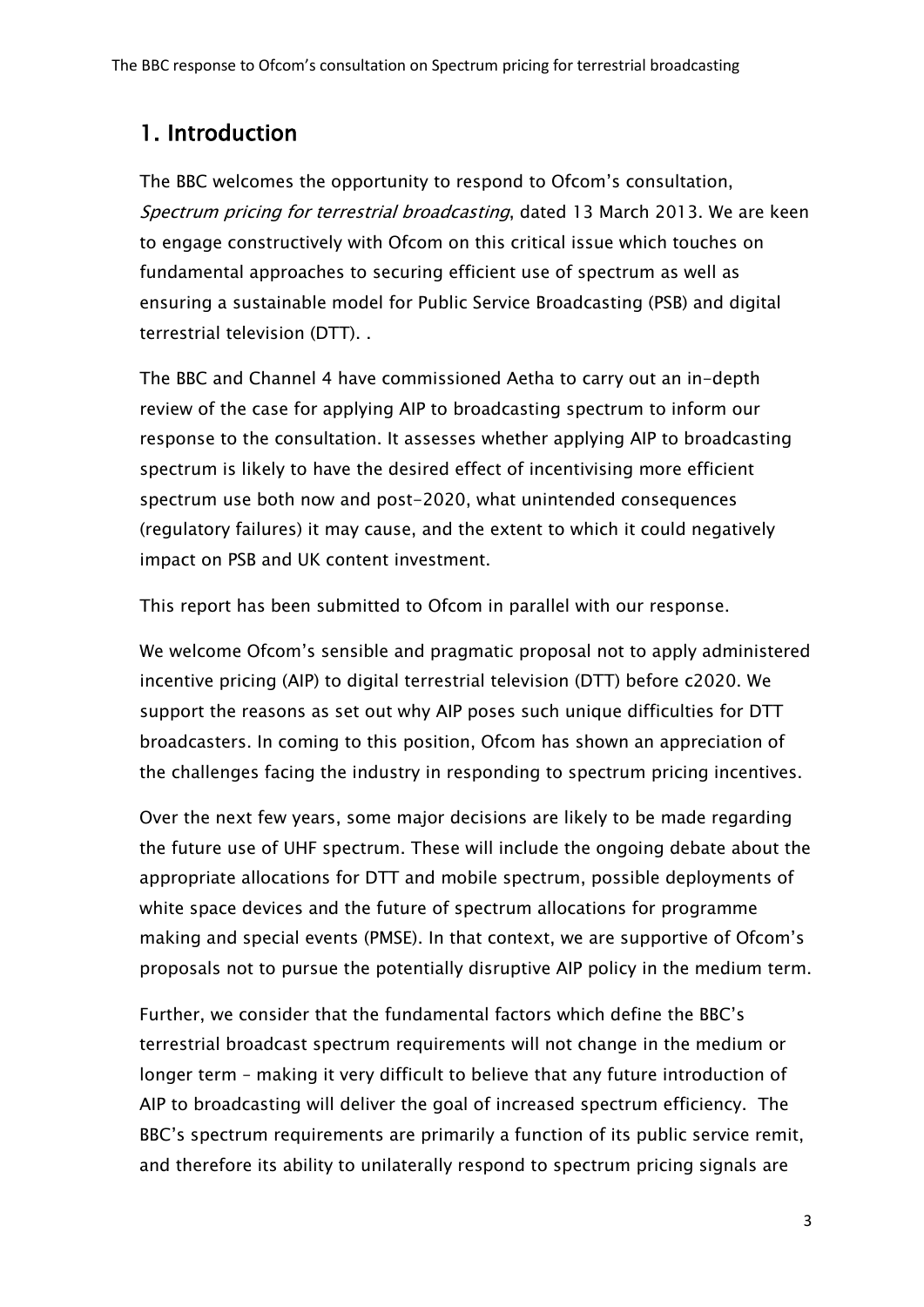extremely limited. We would welcome further discussions to understand why Ofcom considers that today's constraints on the application of pricing will be addressed after 2020.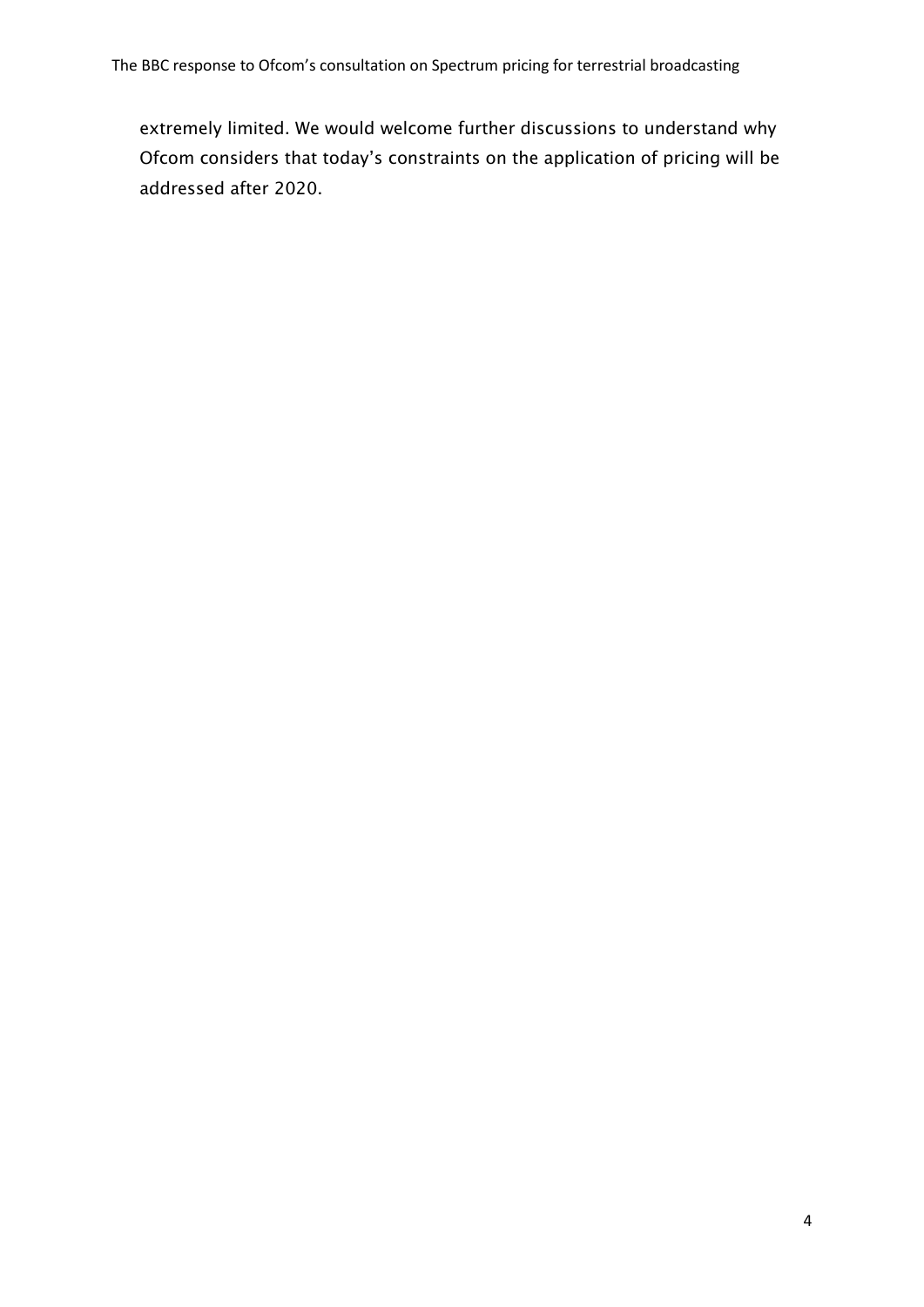## 2. Overview

We support Ofcom's rationale for not charging AIP to broadcasting before 2020. We would go further and argue that AIP should also not be applied to broadcasters after 2020 when the current UHF strategy is expected to have made significant progress. This is because the factors which prevent PSBs from responding to pricing incentives now will still be present after 2020. The factors which underpin UK DTT broadcasting in general and define PSBs in particular mean that pricing is unlikely to ever be an effective tool to realise material efficiencies in the use of spectrum.

Ofcom has a statutory duty to promote optimal use of spectrum for the benefits of citizens and consumers[1](#page-4-0). The BBC is concerned that Ofcom has not presented evidence which shows how the introduction of AIP after 2020 would achieve that objective.

Ofcom also has a statutory duty to have regard to the desirability of promoting the fulfilment of the purposes of public service television broadcasting in the United Kingdom[2](#page-4-1). The introduction of pricing would be likely to have a negative impact on investment by the PSBs in UK content.

This section explores the key factors lying behind our argument that AIP is, and will continue to be, a flawed tool for incentivising efficient spectrum use by the PSBs on the DTT platform, or on the DAB platform. PSBs ability to release spectrum for other uses is limited

Aetha's report sets out in detail the reasons why the PSBs cannot unilaterally respond to pricing incentives in the way that a conventional spectrum user would be expected to do. The three broad reasons for this are:

- We are subject to regulatory coverage obligations and any attempt to reduce our use of spectrum (without substantial consumer costs and disruption) would inevitably lead to a reduction in coverage;
- Any change in our spectrum use would require international agreement which we do not directly control; and

 $1$  Communications Act 2003, Section 3 (2) (a)

<span id="page-4-1"></span><span id="page-4-0"></span><sup>2</sup> *Ibid,* Section 4 (a)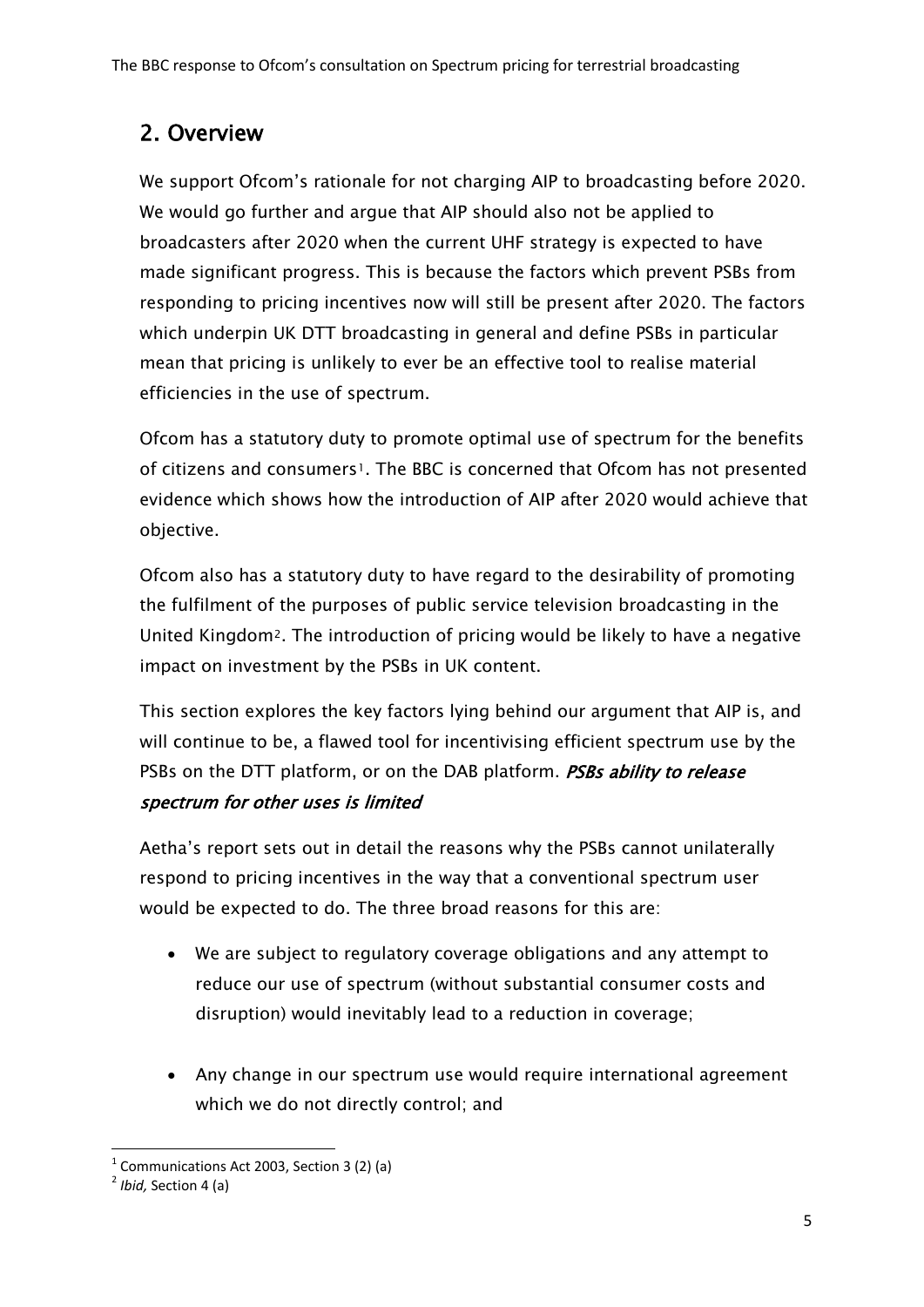• Whilst we could, in theory, change the technology that we use to more efficient standards (in particular, move wholesale from DVB-T to DVB-T2) our lack of direct control over viewer take up of related receiver would mean that significant numbers of viewers would lose TV reception.

Ofcom recognises these factors in its consultation. Indeed Figure 4.1 of that document shows the theoretical measures that PSBs could take to improve their spectrum efficiency, before going on to explain that only marginal gains can actually be made in practice.

Paragraph 4.18 of the consultation succinctly describes the constraints PSBs face:

First, they [terrestrial broadcasters] are subject to regulatory obligations imposed through licence conditions. These are designed by Ofcom to reflect our duties under the Communications Act to secure a wide range of television services throughout the whole of the UK and to promote, in particular, public service television (PSB). Second, there is a risk that an uncoordinated transition to more efficient transmission technologies would leave significant numbers of consumers with obsolete receiver equipment to the detriment both of those using the DTT platform and to the reach of public service content. Third, broadcasters' use of particular spectrum frequencies in the UK is dependent on internationally agreed co-ordination because of the need to avoid cross-border interference.

However, Ofcom then states in the next paragraph 4.19:

These factors do not absolutely prevent broadcasters from seeking to deliver efficiency improvements, but they collectively make it more challenging.

The extent to which broadcasters can unilaterally respond to spectrum pricing incentives in any significant way – even in the longer term – appears to be the central point of contention. It may be possible that some marginal efficiency improvements can be made and Aetha sets out in its report the numerous measures we have already taken to use spectrum as efficiently as possible, including the launch of the T2 multiplex which provides HD simulcasts. However, significant further improvements such as those that would be needed to clear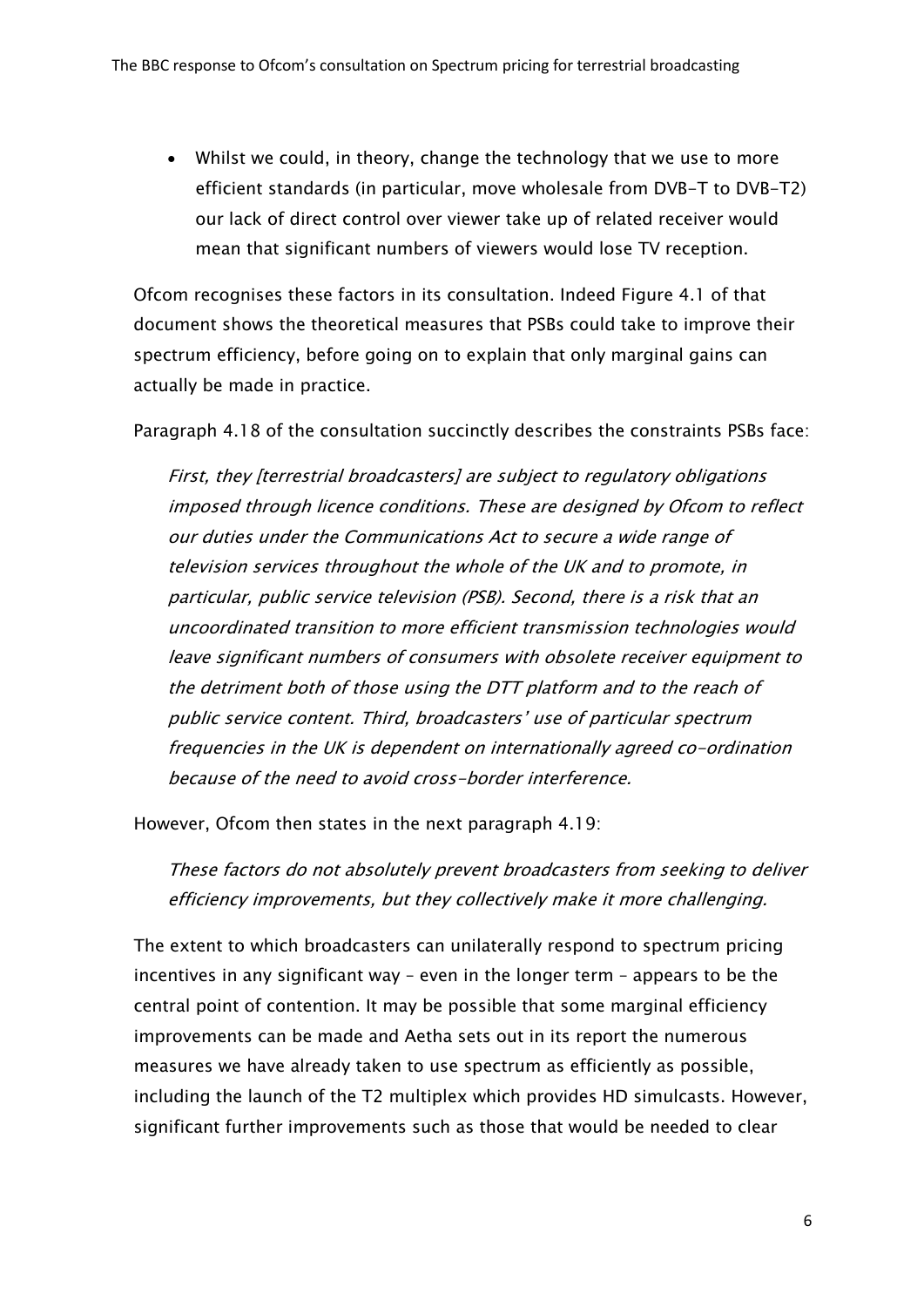sufficient spectrum for other uses or to effect a wholesale technology upgrade are prevented by the factors set out by Ofcom.

Aetha report's also suggests there is already a well-functioning market for DTT capacity which should continue to provide strong incentives for broadcasters and multiplex operators to use existing spectrum holdings more efficiently, thereby increasing their own capacity and enabling the trading of that capacity to higher value users. It is far from clear that AIP would add to incentives for efficiency in own-use of broadcasting spectrum.

We would therefore be keen to have further dialogue with Ofcom in advance of any re-opening of this issue to enable us to fully understand how it considers the application of AIP would help overcome the constraints which will continue to define terrestrial broadcasters' longer-term use of spectrum.

### In terms of spectrum use, broadcasters are qualitatively different from other users

There is an argument that as other users pay AIP for their spectrum (including public services) it would be unfair for broadcasters to be exempt from the same pricing approach.

This argument however is not supported by Ofcom's own established policy on AIP which is designed to achieve the efficient use of spectrum by exposing users to the opportunity cost of their use.

It should be for Ofcom to decide on an industry-by-industry basis whether there is any scope for users to respond to pricing incentives in the ways envisaged (e.g. release spectrum, reduce the amount of spectrum used or deploy more valuable services) - even in the long term. A July 2009 Ofcom report, *Policy evaluation: AIP*, identified where efficiencies had already been realised in likely response to AIP being imposed. Examples of these were:

#### Table 1: Examples of spectrum efficiencies realised as a likely result of AIP application

| Original user | Change                                                             |
|---------------|--------------------------------------------------------------------|
| MOD           | Release of 2290-2300 MHz                                           |
|               | Radio Astronomy   Remove constraints on active services at 150.05– |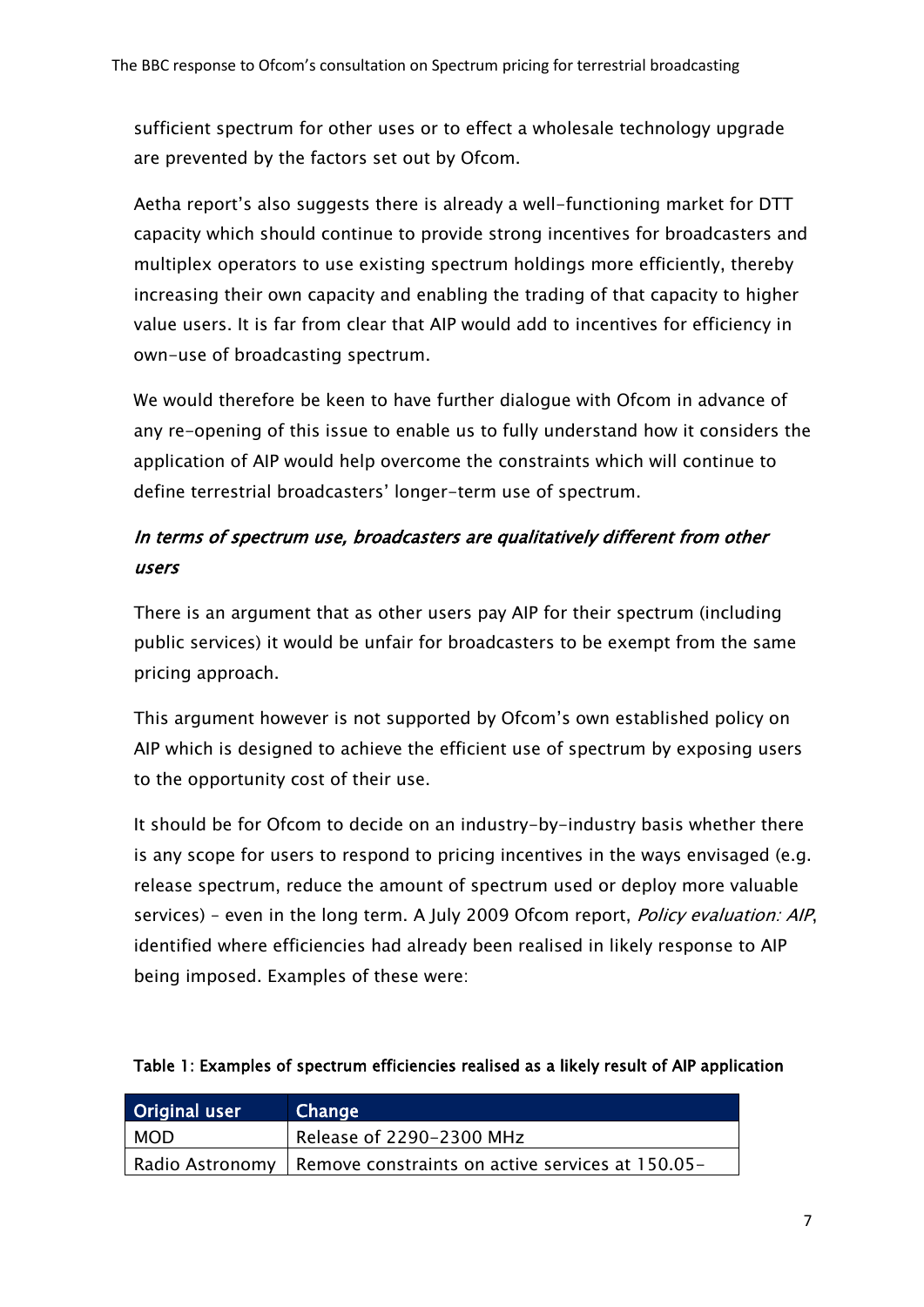|        | 152 MHz                  |
|--------|--------------------------|
| Police | Release of 450-462.5 MHz |

Since 2009 other efficiencies have been realised such as the impending release of 2.3 GHz and 3.4 GHz by the MOD and the sharing with PMSE (between 2009 and 2012) and then release of 606-614 MHz by Radio Astronomy.

However, the key point here is that these users, unlike broadcasting, were able to realise significant spectrum efficiencies in a way that did not impact on their core purposes or impose substantial costs and/or dis-benefits on the general public. As set out in the Aetha report, no similar significant opportunities exist for terrestrial broadcasting. Any attempt to release spectrum or move unilaterally to more efficient technologies will inevitably lead to a loss of coverage or to some viewers losing access to valued services.

As a result, it may well be appropriate for AIP to be charged to one type of spectrum use but not to another. In this case, Ofcom has set out in paragraph 4.18 of the AIP consultation the reasons that make broadcasting effectively unique in its inability to respond to pricing signals, even in the long term.

#### PSBs will not be able to respond to pricing signals even after 2020

Ofcom has proposed in its AIP consultation that it intends to charge AIP to broadcasters after c2020, when it expects to have made significant progress on its ongoing UHF strategy work. We do not agree that there will be a case for applying AIP to broadcasting - and in particular PSBs – at this point in order to secure a more efficient use of spectrum. As Aetha's report sets out, the reasons for this are:

- As a PSB, the BBC will almost certainly continue to be subject to public service and coverage/universality obligations. We will therefore not be in a position to reduce our use of spectrum without being in conflict with these obligations and leading to consumer detriment;
- Ongoing international negotiations in the lead up to World Radiocommunications Conference in 2015 strongly indicate that the DTT platform will still be a central broadcasting platform throughout Europe in the medium to long term. Therefore, any proposed changes to our use of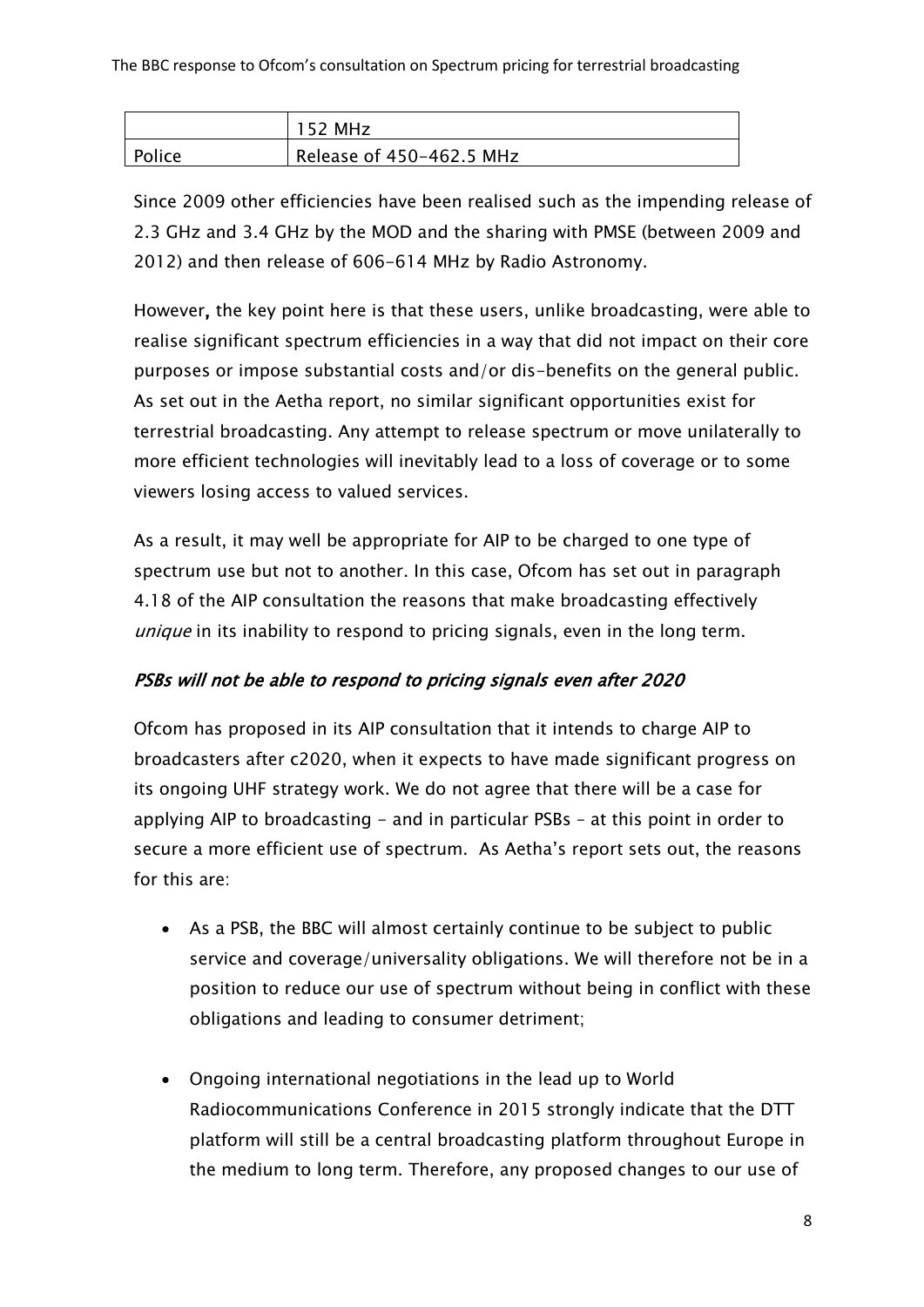frequencies would still be subject to international agreement -a process over which we will continue to have no direct control; and

• Given the nature of the DTT platform, we are still unlikely to have a direct relationship with consumers' choice of receiver equipment, including rooftop aerials. Therefore any unilateral attempt to move to new and more efficient technologies would continue to risk disenfranchising many viewers from valued TV services – or at very least impose substantial costs on consumers in forcing their transition to other distribution platforms. This could have knock-on detrimental effects on inter-platform competition and the reach of PSB services.

We understand the reasoning behind Ofcom's linkage of AIP to the ongoing UHF strategy process. However, whatever the outcome of that process, AIP will still not be an appropriate tool in this instance. With regards to 470-694 MHz the three factors above will clearly apply. In addition, it is not clear that there will be excess demand for these spectrum bands from non-broadcast uses.

The future status of the 700 MHz band is less certain but the problem with applying AIP to this spectrum is similarly fraught with difficulty. The table below outlines why this is the case:

| Table 2: Implications of AIP application to broadcasting based on 700 MHz scenarios in |  |
|----------------------------------------------------------------------------------------|--|
| 2020                                                                                   |  |

| <b>Scenario</b>                        | <b>Implications for AIP</b>             |  |
|----------------------------------------|-----------------------------------------|--|
| 700 MHz has already been cleared       | Broadcasting not using 700 MHz          |  |
|                                        | spectrum and will not be subject to AIP |  |
| 700 MHz signalled to be cleared but to | We understand that Ofcom policy is not  |  |
| take effect after 2020                 | to charge AIP where the intention to    |  |
|                                        | clear existing use has already been     |  |
|                                        | confirmed <sup>3</sup>                  |  |
| 700 MHz not to be cleared of           | There is no alternative mobile use      |  |

<span id="page-8-0"></span> <sup>3</sup> *SRSP: The revised Framework for Spectrum Pricing,* December 2010. Paragraph 4.332 states "we would normally look to intervene and clear the band in a planned manner rather than looking to spectrum pricing to effect such a change". There is precedent of Ofcom following this policy with PMSE access to TV Channels 61- 69 before 2012.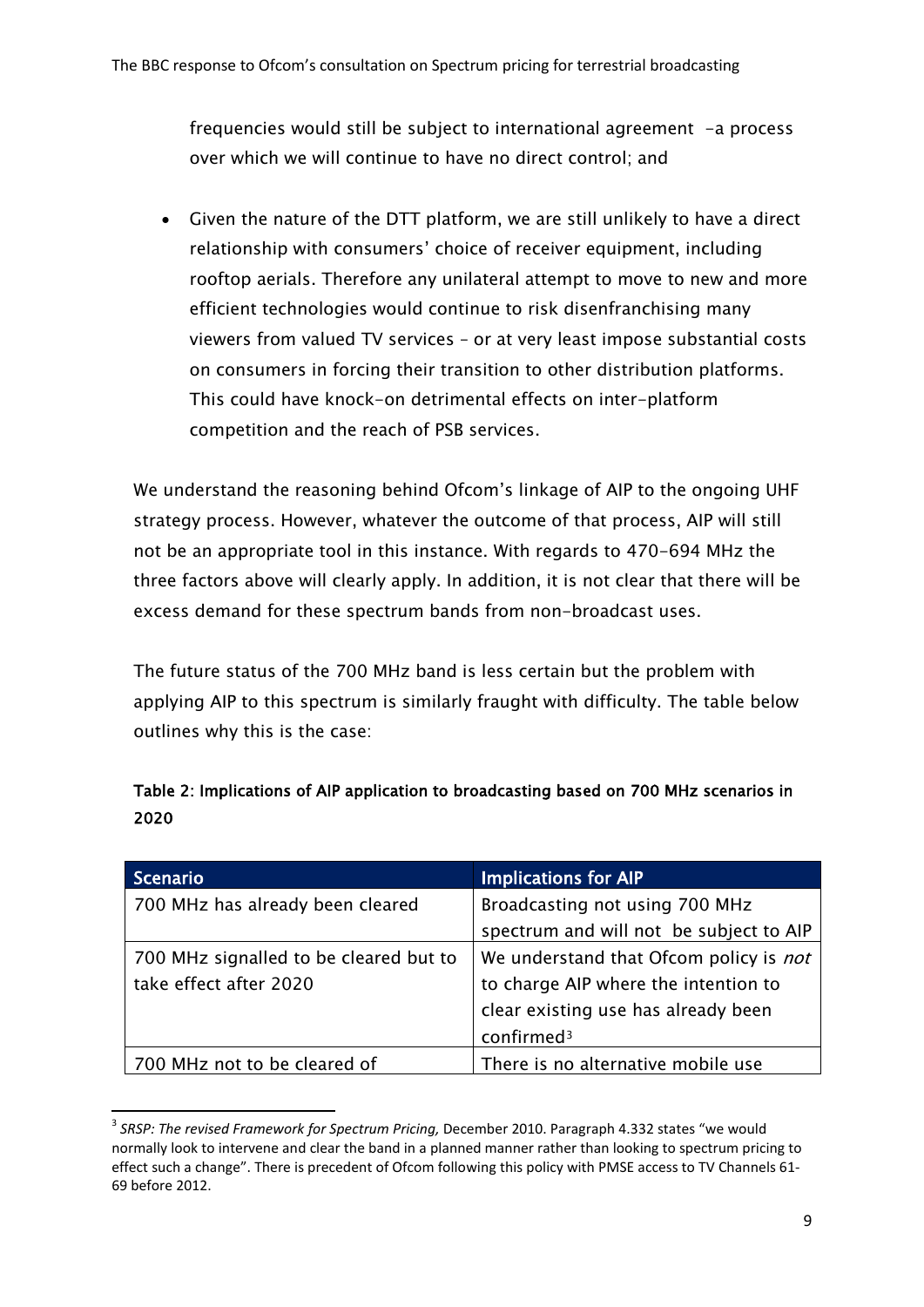| broadcasting | opportunity cost, and more general      |  |
|--------------|-----------------------------------------|--|
|              | problems with the application of AIP to |  |
|              | broadcasting apply                      |  |

Therefore, not only will the fundamental problems that make AIP a flawed tool for promoting spectrum efficiency persist after 2020, but, more specifically, the conclusion on any wider process involving the 700 MHz band will not resolve those issues. As a result, we consider that there is a clear case for not applying AIP to broadcasting – either in the 470-694 MHz band or in the 700 MHz band both before 2020 and thereafter.

#### Applying AIP would adversely impact on PSB content spend

We note that Ofcom's consultation does not consider the potential impact of AIP on PSB and broadcast content investment but provides a commitment to do so before applying AIP in future. Given the constraints on the BBC's ability to use less spectrum, the imposition of AIP would increase the cost base and reduce the resources available for investment in original content. Such an outcome would appear to run counter to Ofcom's duty to promote the fulfilment of the purposes of public service broadcasting and divert resources away from activity that promotes cultural and economic value. It is, therefore, essential that a full costbenefit analysis is undertaken by Ofcom to inform long-term decisions on AIP, including the likely impact on UK original content investment and the wider creative industries. The accompanying Aetha report sets out some initial analysis on this point.

## 3. Response to questions

Question 1: Do you agree that the principle of applying AIP remains relevant to spectrum used for broadcasting?

No, we disagree that AIP is an appropriate tool for promoting spectrum efficiency for broadcasting. Our reasons are given above and are supported in more detail in the accompanying Aetha report. The PSBs are unable to respond to pricing incentives, even in the long term, in terms of how they use spectrum. As a consequence of this, the likely impact of the application of AIP to the PSBs would be reductions in content spend.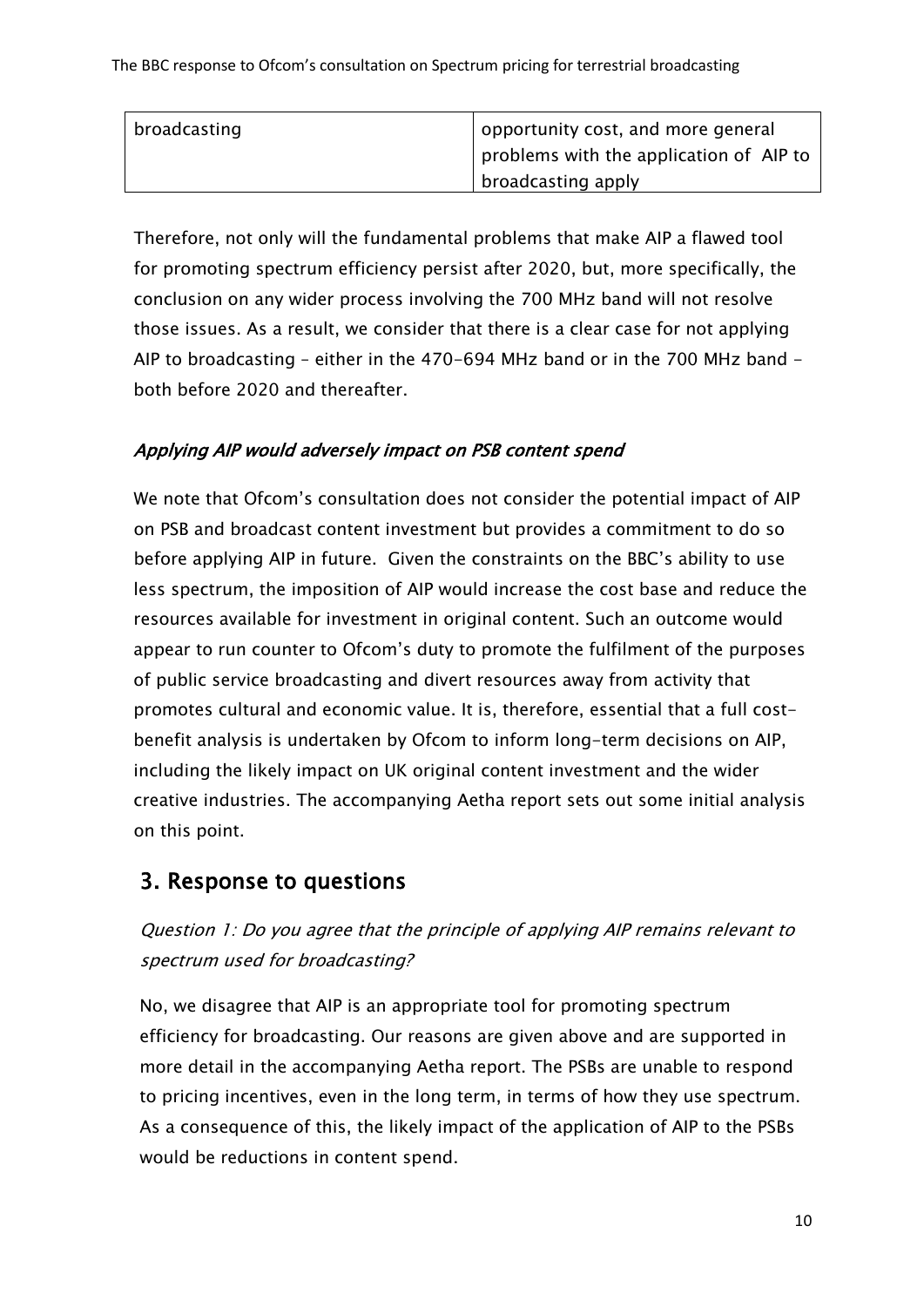Question 2: Do you agree with our revised proposals to delay the introduction of AIP based on opportunity cost for national DTT multiplex operators until we have materially progressed our proposals for the future use of the UHF spectrum?

As stated above, we welcome Ofcom's pragmatic proposal that AIP should not be applied to broadcasting before around 2020. However, the reasons why broadcasters are unable to respond to pricing incentives now will still be present after 2020. We, therefore, similarly see no convincing case for applying AIP after c2020.

Question 3: Do you agree with our proposals to apply a fee for spectrum used for national DTT, in the meantime, based on the cost of administration instead?

We recognise the necessity for Ofcom to ensure that its administration costs are recovered. Therefore, on the assumption that the level of those fees will be broadly in line with those indicated in the Award of the 600 MHz Band statement of February 2013, we are content with this proposal.

Question 4: Do you agree that charges based on the costs of managing the spectrum should be applied to DAB radio and to local TV broadcasting?

We welcome Ofcom's proposal not to charge AIP for DAB radio and local TV. In terms of paying a fee based on the costs of managing the spectrum, we reiterate our answer to Question 3.

Question 5: Do you agree that when full AIP is applied for spectrum used for national DTT broadcasting (once we have materially progressed our proposals for future use of the UHF spectrum) it should be applied gradually, rising over five years.

We have no detailed comments, at this stage, on this proposal. The gradual introduction of AIP for broadcasting does not, in our view, affect the basic